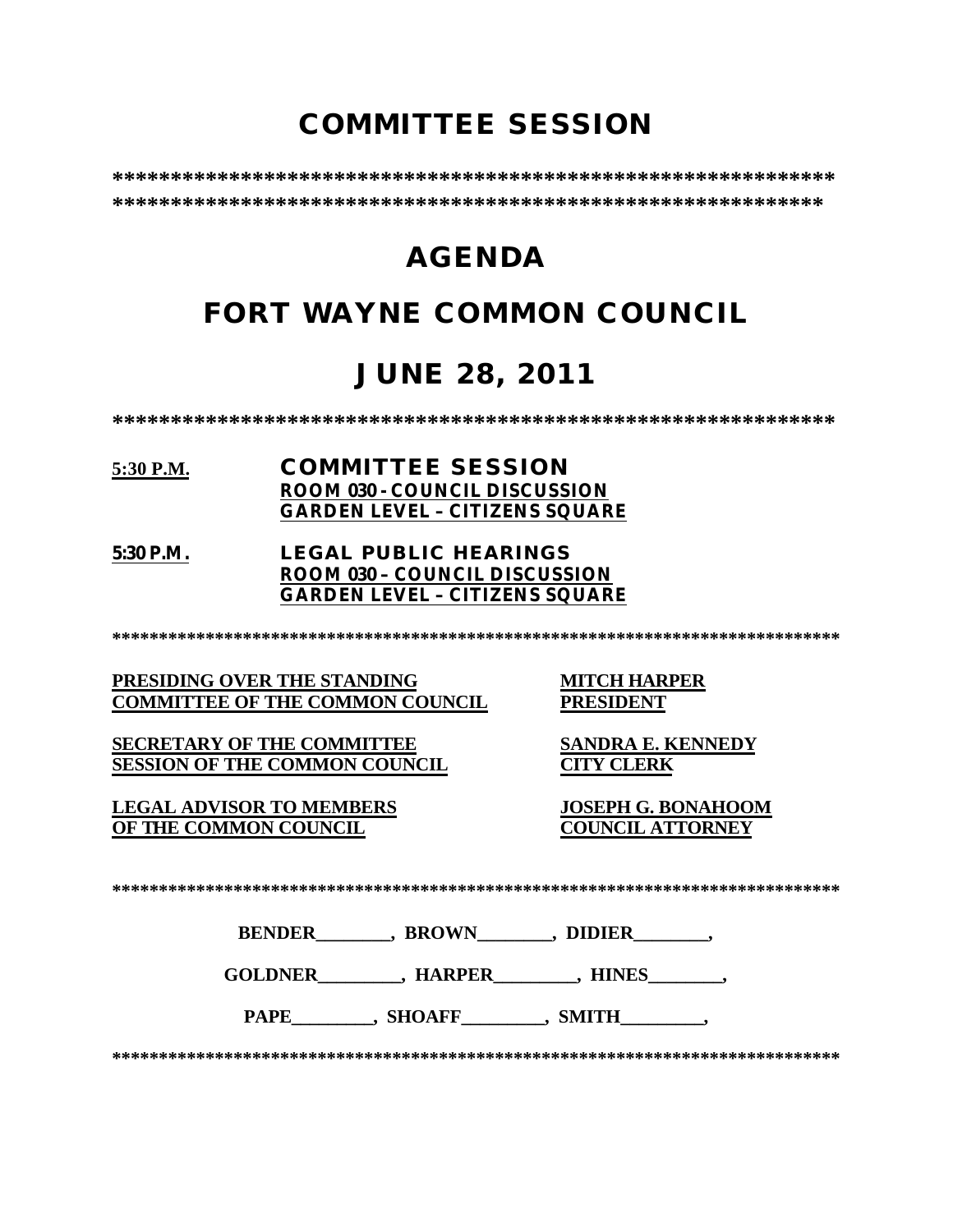**\*\*\*\*\*\*\*\*\*\*\*\*\*\*\*\*\*\*\*\*\*\*\*\*\*\*\*\*\*\*\*\*\*\*\*\*\*\*\*\*\*\*\*\*\*\*\*\*\*\*\*\*\*\*\*\*\*\*\*\*\*\*\*\*\*\*\*\*\*\*\*\*\*\*\*\*\*\***

# **ORDER OF THE AGENDA**

**\*\*\*\*\*\*\*\*\*\*\*\*\*\*\*\*\*\*\*\*\*\*\*\*\*\*\*\*\*\*\*\*\*\*\*\*\*\*\*\*\*\*\*\*\*\*\*\*\*\*\*\*\*\*\*\*\*\*\*\*\*\*\*\*\*\*\*\*\*\*\*\*\*\*\*\*\*\***

### **1. ROLL CALL**

- **2. ADOPTION OF THE AGENDA**
- **3. LEGAL PUBLIC HEARINGS PAGES 3 THRU 5**
- **4. APPOINTMENT TO THE INTERNAL AUDIT COMMITTEE**
- **5. DISCUSSION OF PENDING ORDINANCES AND RESOLUTIONS – PAGES 6 THRU 9**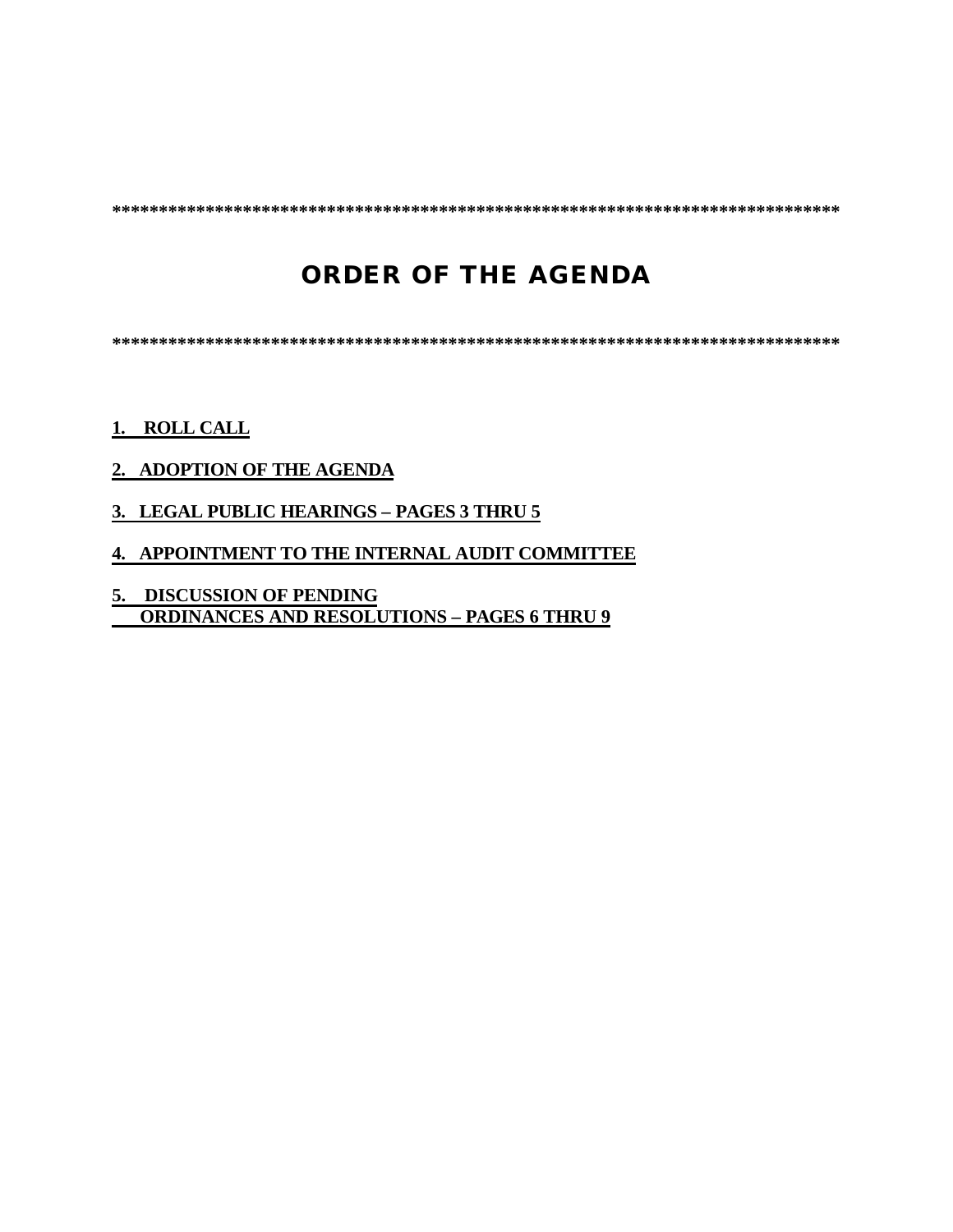### **FINANCE COMMITTEE**

*THOMAS E. SMITH – CHAIR ELIZABETH M. BROWN – CO-CHAIR ALL COUNCIL MEMBERS*

#### **A-11-06-12**

**AN ORDINANCE appropriating monies into certain accounts for the 2011 Budgets of various funds and departments of the City of Fort Wayne, reducing the unappropriated and unobligated balance of the particular fund involved as required to meet obligations for the remainder of 2011**

| <b>Total amount: Total General</b> |                    | \$1,866,000 |
|------------------------------------|--------------------|-------------|
|                                    | <b>Total Fire</b>  |             |
| 252,000                            |                    |             |
|                                    | <b>Total Cedit</b> | \$284,547   |

#### **R-11-05-15**

**A CONFIRMING RESOLUTION designating an "Economic Revitalization Area" under I.C. 6-1.1-12.1 for property commonly known as 642 Growth Avenue, Fort Wayne, Indiana 46808 ((Ward Corporation)**

**Total cost of \$2,650,000 – for personal property improvements - they will also purchase and install technology equipment. Three full-time jobs will be created as a result of the project**

#### **R-11-05-17**

**A CONFIRMING RESOLUTION designating an "Economic Revitalization Area" under I.C. 6-1.1-12.1 for property commonly known as 6230 Innovation Boulevard, Fort Wayne, Indiana 46818 (CK Products, LLC)**

**Total cost of \$6,801,150 – for both real and personal property improvements – they will build a new facility to accommodate their current operations and also provide opportunities for future growth. 40 full-time jobs will be created and 88 full-time jobs will be retained**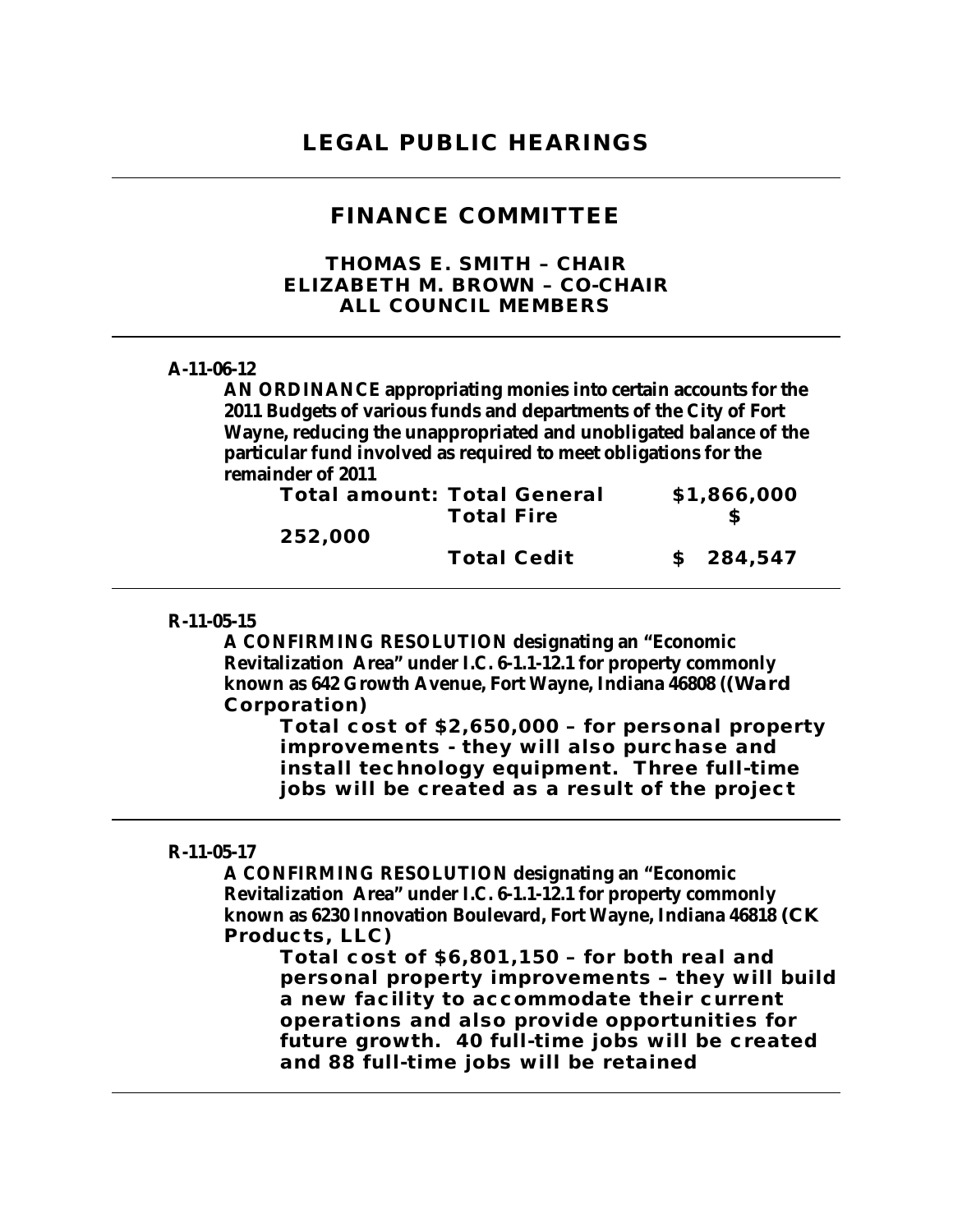# **LEGAL PUBLIC HEARINGS CONTINUED**

### **ACTION**

**R-11-05-19 A CONFIRMING RESOLUTION designating an "Economic Revitalization Area" under I.C. 6-1.1-12.1 for property commonly known as 5021 Investment Drive, Fort Wayne, Indiana 46808 (AccuTemp Products, Inc.)**

**Total cost of \$8,800 – for personal property improvements – they will purchase new technology equipment. One full-time job will be created as a result of the project**

### **R-11-05-21**

**A CONFIRMING RESOLUTION designating an "Economic Revitalization Area" under I.C. 6-1.1-12.1 for property commonly known as 8415 North Clinton Park Drive, Fort Wayne, Indiana 46825 (AccuTemp Products, Inc.)**

**Total cost of \$36,080 – for personal property improvements – they will purchase new technology equipment. 39 full-time jobs and one part-time job will be retained as a result of the project**

### **R-11-06-04**

**A CONFIRMING RESOLUTION designating an "Economic Revitalization Area" under I.C. 6-1.1-12.1 for property commonly known as 9403 Avionics Drive, Fort Wayne, Indiana 46809 (Vita Nonwovens)**

**Total cost of \$1,225,000 – for personal property improvements – they will purchase new manufacturing equipment. Nine full-time jobs will be created as a result of the project**

#### **R-11-06-06**

**A CONFIRMING RESOLUTION designating an "Economic Revitalization Area" under I.C. 6-1.1-12.1 for property commonly known as 5211 Industrial Road, Fort Wayne, Indiana 46825 (Pyromation, Inc.)**

**Total cost of \$3,325,000 – for both real and personal property improvements – they will construct a 15,000 square foot addition to its existing facility. They will also install new**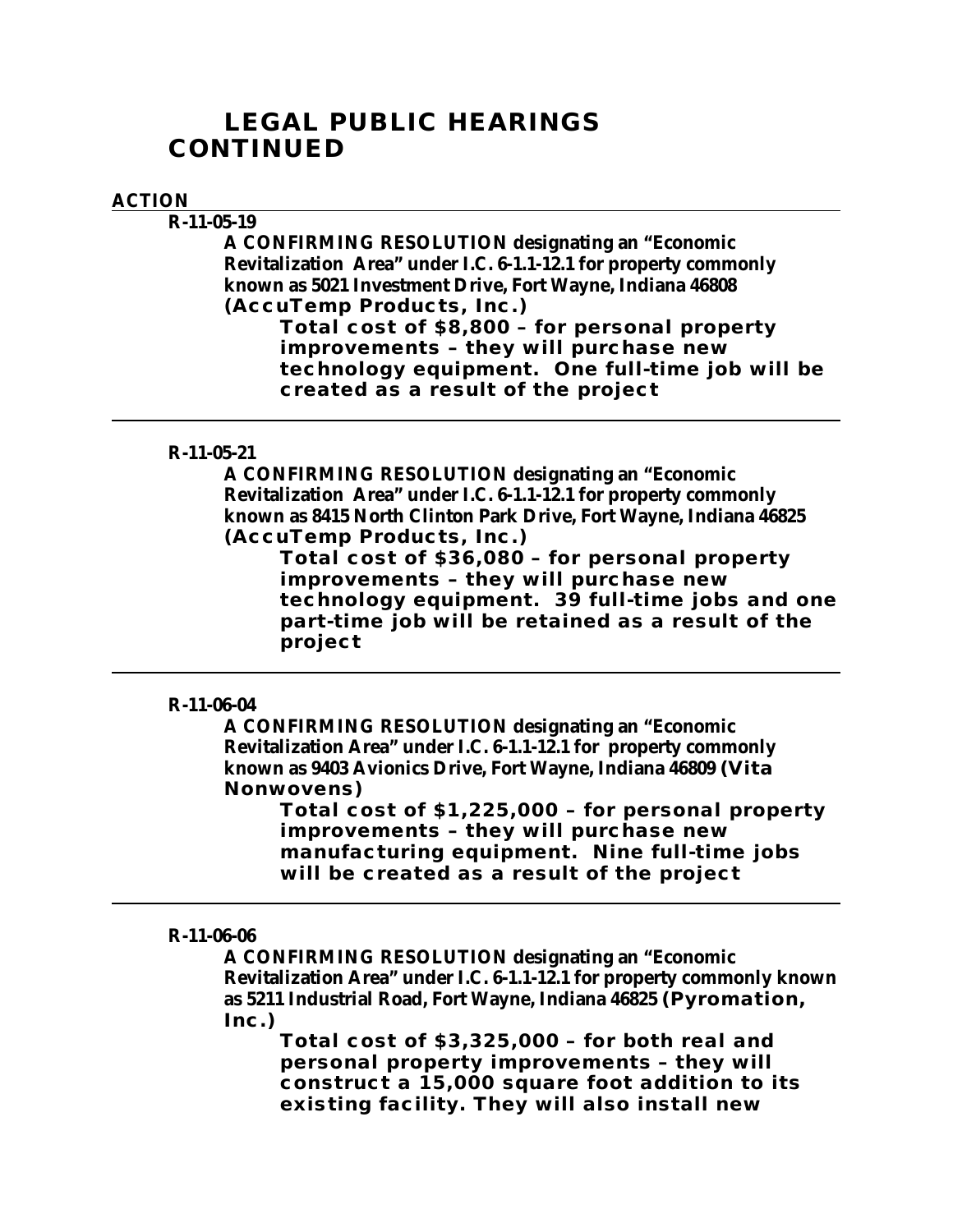**manufacturing technology equipment. 39 fulltime jobs will be created as a result of the project** 

# **LEGAL PUBLIC HEARINGS CONTINUED**

### **ACTION**

#### **R-11-06-08**

**A CONFIRMING RESOLUTION designating an "Economic Revitalization Area" under I.C. 6-1.1-12.1 for property commonly known as 3005 Commercial Road, Fort Wayne, Indiana 46809 (FXI, Inc.)**

**Total cost of \$7,000,000 – for personal property improvements – they will purchase new manufacturing equipment. 180 full-time jobs and one part-time job will be retained as a result of the project**

#### **R-11-06-10**

**A CONFIRMING RESOLUTION designating an "Economic Revitalization Area" under I.C. 6-1.1-12.1 for property commonly known as 3625 Independence Drive, Fort Wayne, Indiana 46825 (Peg Perego USA, Inc.)**

**Total cost of \$4,000,000 – for personal property improvements – they will install new manufacturing equipment. 13 full-time jobs will be created and 67 full-time jobs will be retained as a result of the project**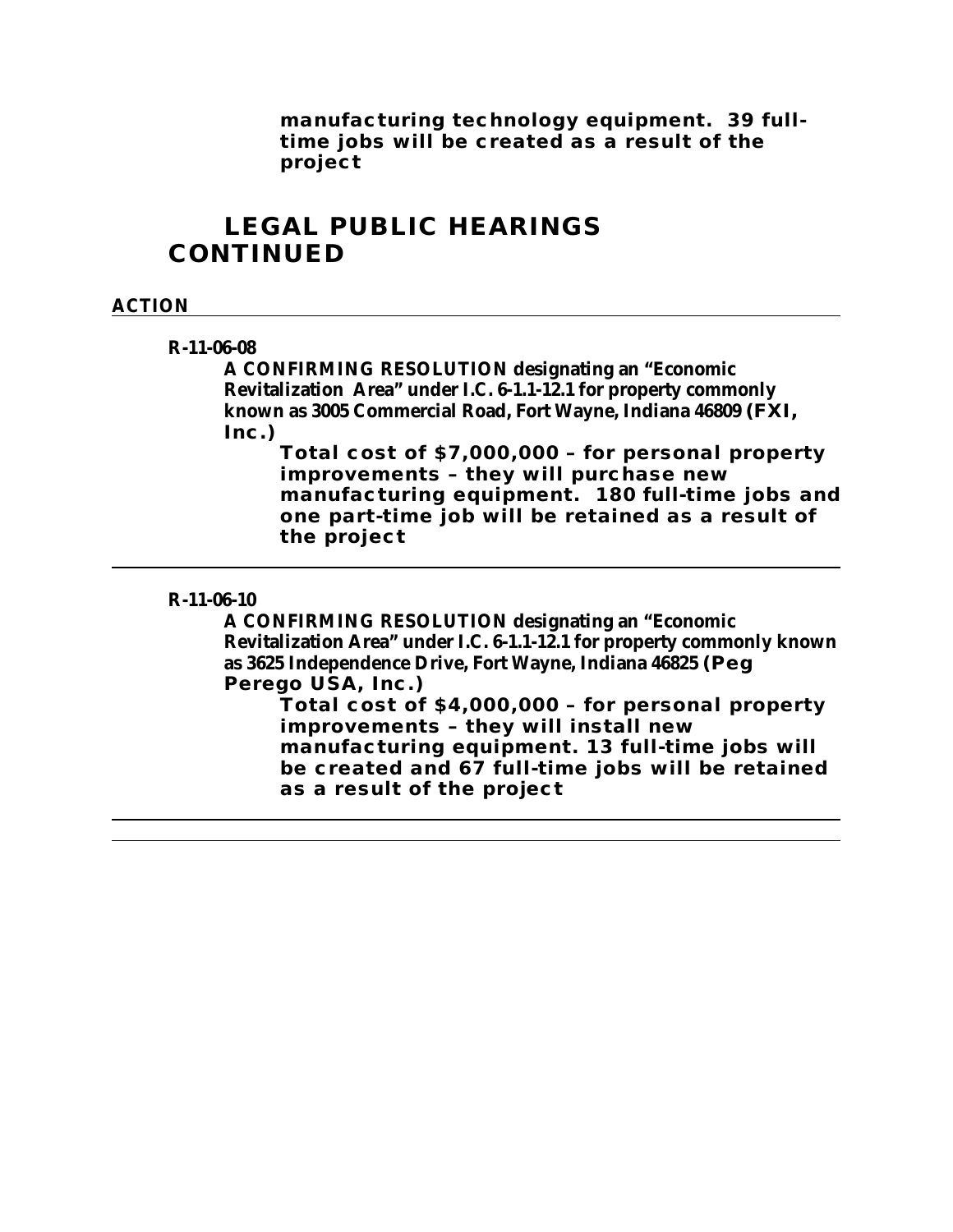# **ORDINANCES AND RESOLUTIONS UP FOR DISCUSSION**

**\*\*\*\*\*\*\*\*\*\*\*\*\*\*\*\*\*\*\*\*\*\*\*\*\*\*\*\*\*\*\*\*\*\*\*\*\*\*\*\*\*\*\*\*\*\*\*\*\*\*\*\*\*\*\*\*\*\*\*\*\*\***

# **CITY UTILITIES COMMITTEE**

### **ACTION**

**No Ordinances or Resolutions up for discussion**

## **FINANCE COMMITTEE**

*Thomas E. Smith – Chair Elizabeth M. Brown – Co-Chair All Council Members*

### **A-11-06-12**

**AN ORDINANCE appropriating monies into certain accounts for the 2011 Budgets of various funds and departments of the City of Fort Wayne, reducing the unappropriated and unobligated balance of the particular fund involved as required to meet obligations for the remainder of 2011** 

| \$1,866,000 |
|-------------|
| \$252,000   |
| \$284,547   |
|             |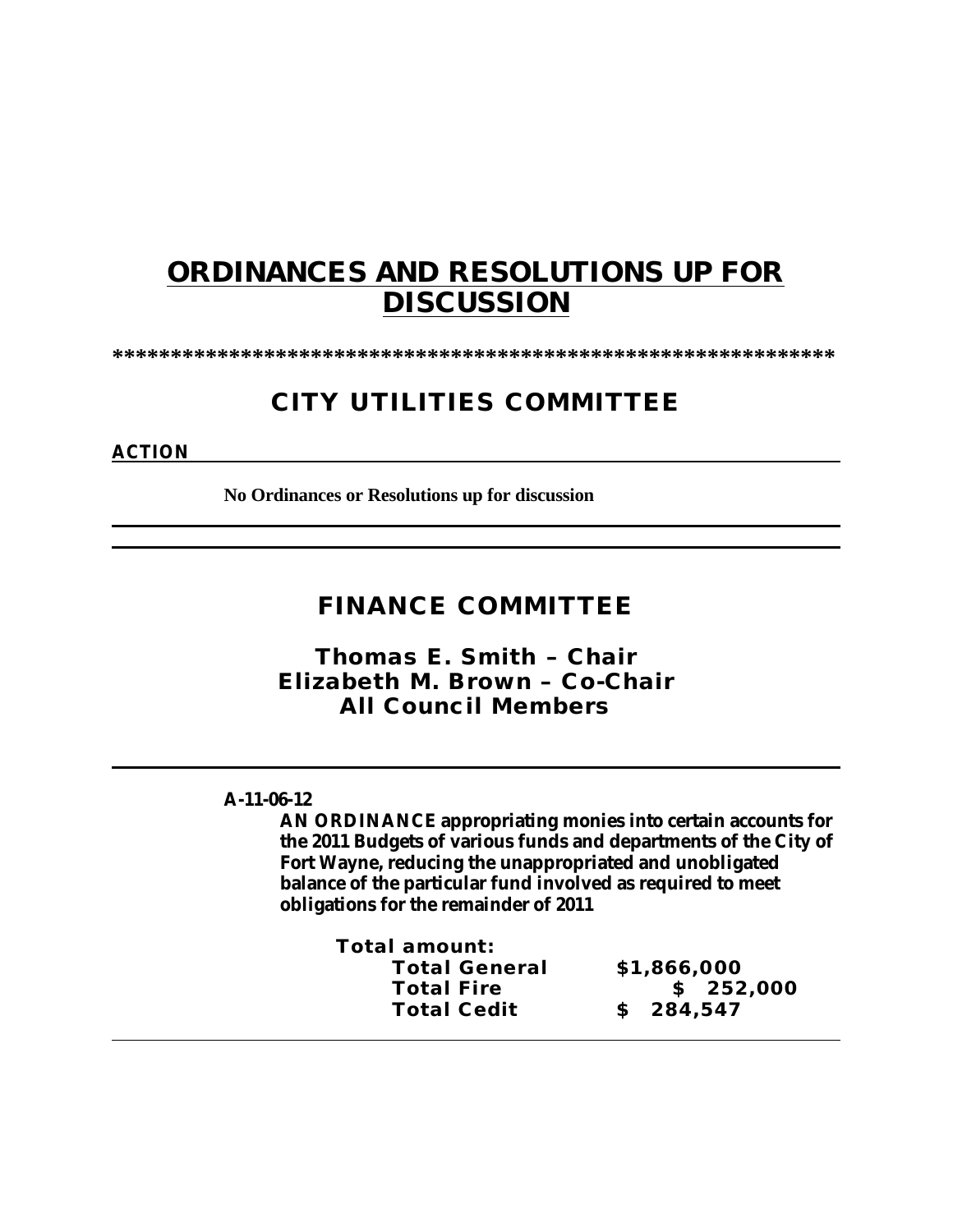## **FINANCE COMMITTEE CONTINUED**

#### **ACTION**

#### **R-11-05-15**

**A CONFIRMING RESOLUTION designating an "Economic Revitalization Area" under I.C. 6-1.1-12.1 for property commonly known as 642 Growth Avenue, Fort Wayne, Indiana 46808 (Ward Corporation) Total cost of \$2,650,000**

#### **R-11-05-17**

**A CONFIRMING RESOLUTION designating an "Economic Revitalization Area" under I.C. 6-1.1-12.1 for property commonly known as 6230 Innovation Boulevard, Fort Wayne, Indiana 46818 (CK Products, LLC) Total cost of \$6,801,150**

### **R-11-05-19**

**A CONFIRMING RESOLUTION designating an "Economic Revitalization Area" under I.C. 6-1.1-12.1 for property commonly known as 5021 Investment Drive, Fort Wayne, Indiana 46808 (AccuTemp Products, Inc.) Total cost of \$8,800**

#### **R-11-05-21**

**A CONFIRMING RESOLUTION designating an "Economic Revitalization Area" under I.C. 6-1.1-12.1 for property commonly known as 8415 North Clinton Park Drive, Fort Wayne, Indiana 46825 (AccuTemp Products, Inc.) Total cost of \$36,080**

#### **R-11-06-04**

**A CONFIRMING RESOLUTION designating an "Economic Revitalization Area" under I.C. 6-1.1-12.1 for property commonly known as 9403 Avionics Drive, Fort Wayne, Indiana 46809 (Vita**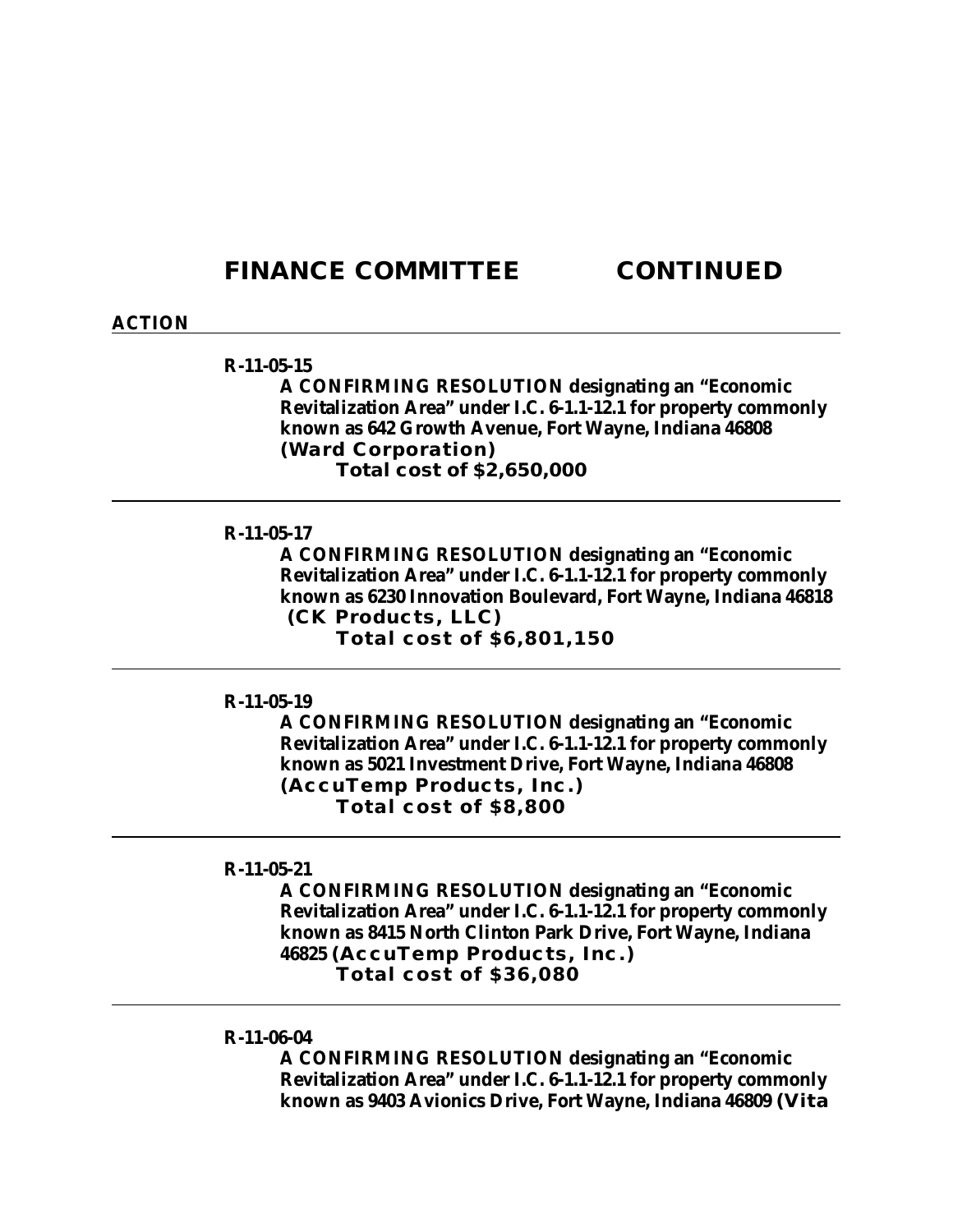# **FINANCE COMMITTEE CONTINUED**

### **ACTION**

**R-11-06-06**

**A CONFIRMING RESOLUTION designating an "Economic Revitalization Area" under I.C. 6-1.1-12.1 for property commonly known as 5211 Industrial Road, Fort Wayne, Indiana 46825 (Pyromation, Inc.)** 

**Total cost of \$3,325,000**

### **R-11-06-08**

**A CONFIRMING RESOLUTION designating an "Economic Revitalization Area" under I.C. 6-1.1-12.1 for property commonly known as 3005 Commercial Road, Fort Wayne, Indiana 46809 (FXI, Inc.)**

**Total cost of \$7,000,000**

#### **R-11-06-10**

**A CONFIRMING RESOLUTION designating an "Economic Revitalization Area" under I.C. 6-1.1-12.1 for property commonly known as 3625 Independence Drive, Fort Wayne, Indiana 46825 (Peg Perego USA, Inc.) Total cost of \$4,000,000**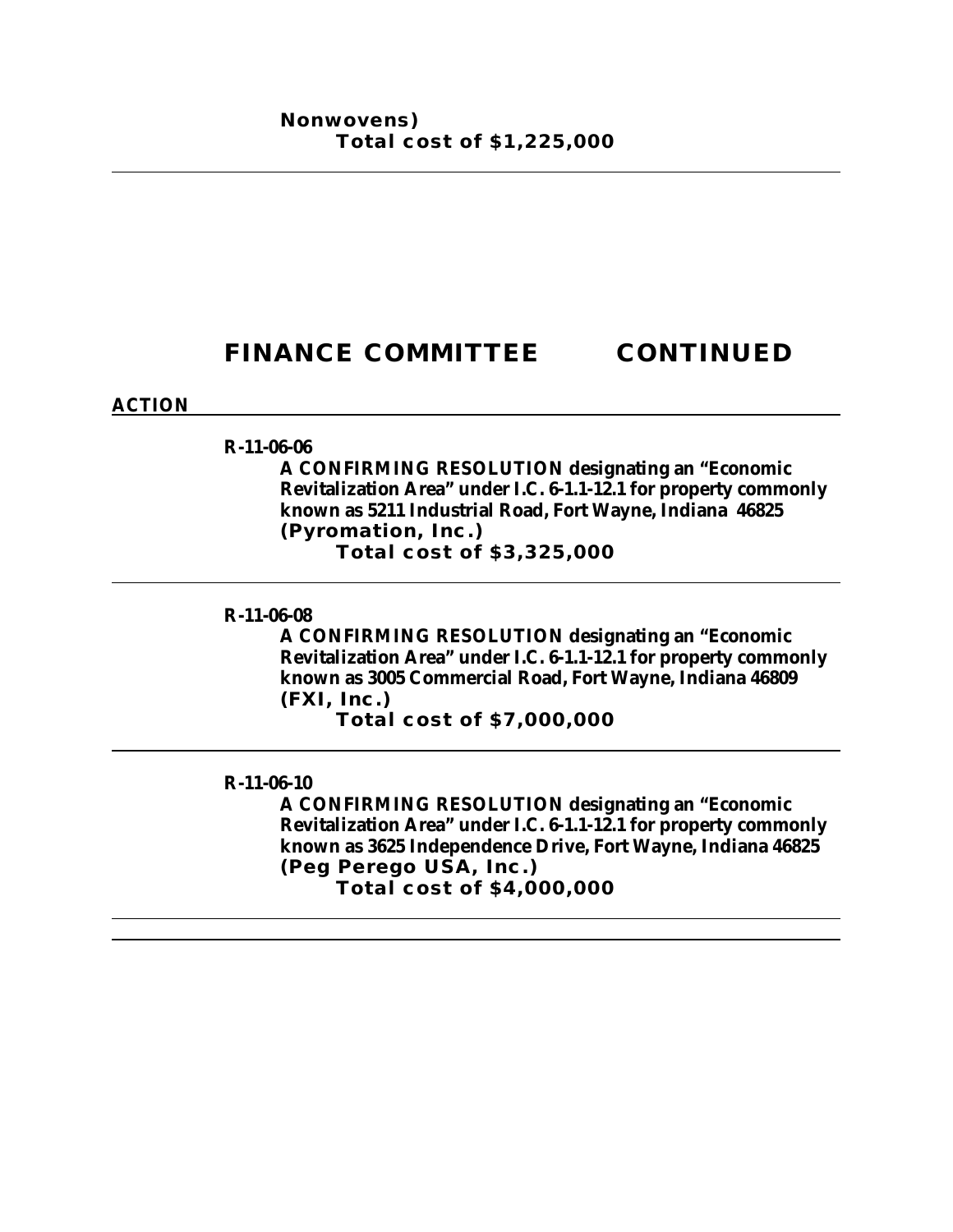# **REGULATIONS COMMITTEE**

*John Shoaff – Chair Thomas F. Didier – Co-Chair All Council Members*

### **ACTION**

**Z-11-05-10 AN ORDINANCE amending the City of Fort Wayne Zoning Map No. N-02 (Sec. 12 of Wayne) To rezone approximately 1.15 acres to IN1- Light Industrial at 435 East Brackenridge Street – they would like to expand an existing industrial building** 

# **PUBLIC WORKS COMMITTEE**

**No Ordinances or Resolutions up for discussion**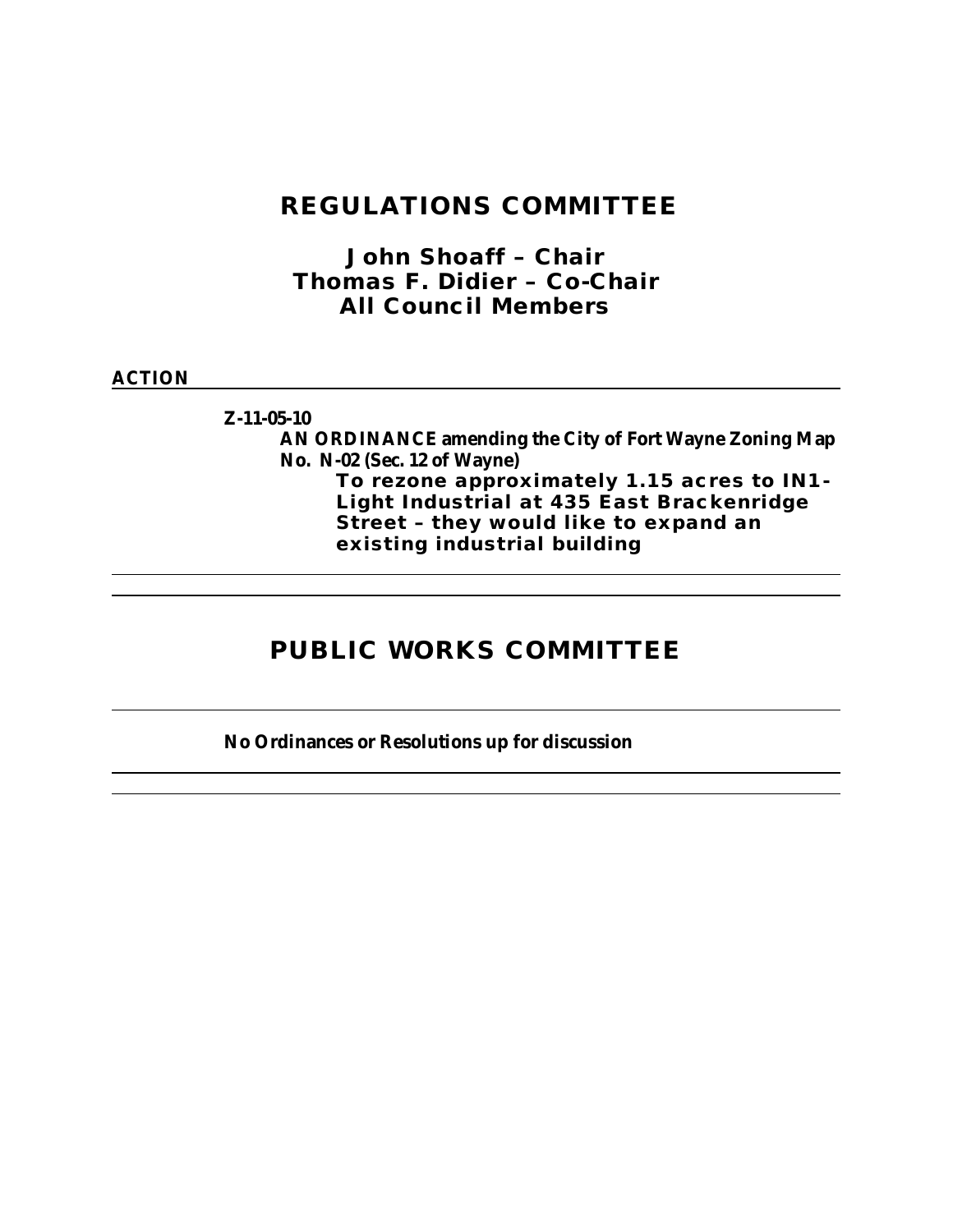# **REGULAR SESSION**

# **AGENDA**

# **FORT WAYNE COMMON COUNCIL**

# **JUNE 28, 2011**

### **REGULAR SESSION IMMEDIATELY FOLLOWING COMMITTEE SESSION ROOM 035 – COUNCIL COURTROOM GARDEN LEVEL – CITIZENS SQUARE**

**PRESIDING OVER THE STANDING MITCH HARPER**

**COMMITTEE OF THE COMMON COUNCIL PRESIDENT**

**SECRETARY OF THE REGULAR SANDRA E. KENNEDY SESSION OF THE COMMON COUNCIL CITY CLERK**

**LEGAL ADVISOR TO MEMBERS JOSEPH G. BONAHOOM OF THE COMMON COUNCIL** 

**BENDER\_\_\_\_\_\_\_\_, BROWN\_\_\_\_\_\_\_\_\_, DIDIER\_\_\_\_\_\_\_\_\_,**

**GOLDNER\_\_\_\_\_\_\_\_\_, HARPER\_\_\_\_\_\_\_\_\_, HINES\_\_\_\_\_\_\_\_\_,**

PAPE\_\_\_\_\_\_\_\_, SHOAFF\_\_\_\_\_\_\_\_, SMITH\_\_\_\_\_\_\_\_,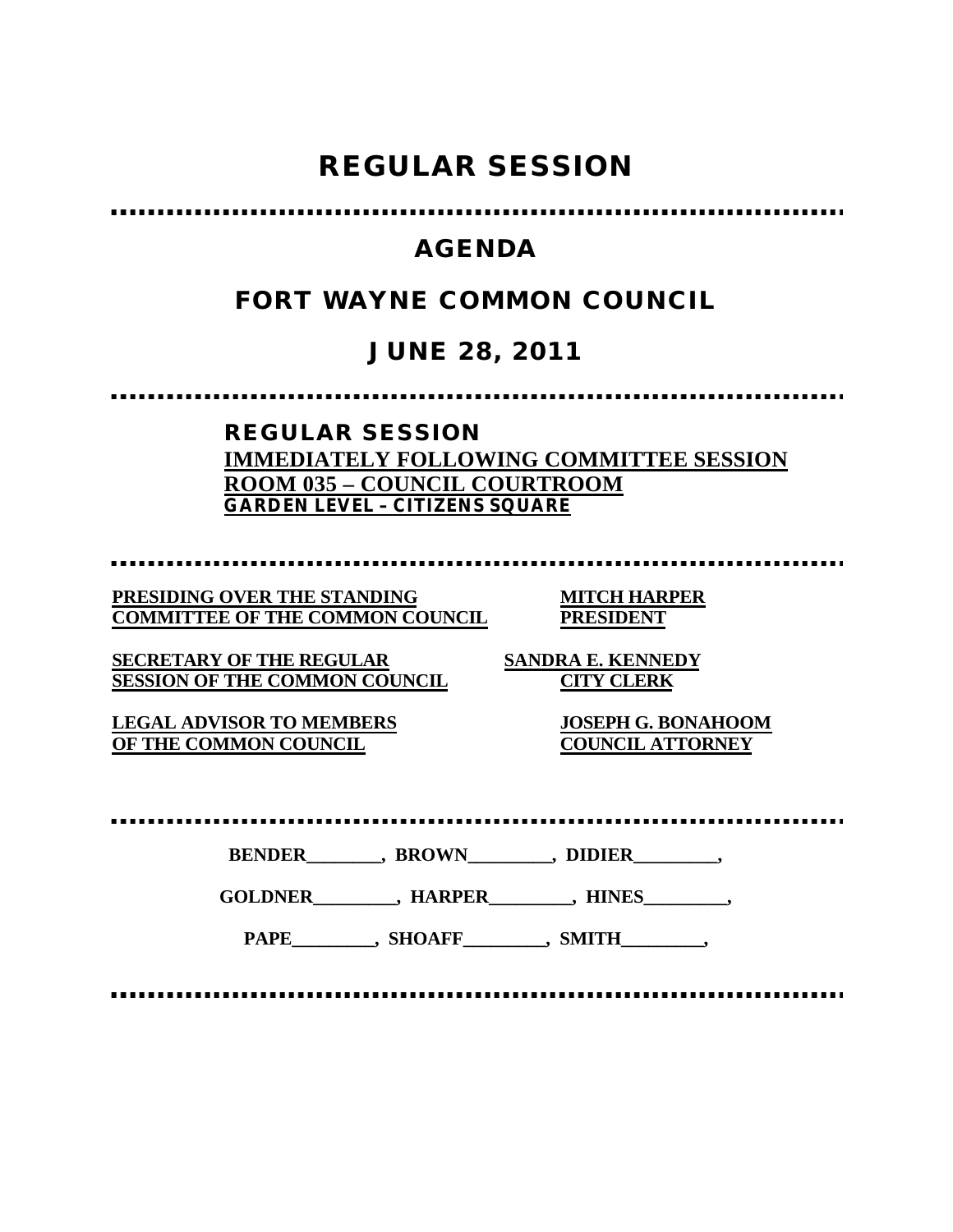# **ORDER OF THE AGENDA**

**PRESENTATION OF NATIONAL COLORS SERGEANT-AT-ARMS**

. . . . . . . . . . . . . . . . . . .

**ROLL CALL SANDRA E. KENNEDY CITY CLERK**

**ADOPTION OF THE AGENDA**

**PRESIDENT'S REPORT AND COMMENTS MITCH HARPER**

**PRESIDENT**

**INTRODUCTION OF ORDINANCES AND RESOLUTIONS – PAGES 3 THRU 6**

**PASSAGE OF ORDINANCES AND RESOLUTIONS – PAGES 7 THRU 11**

**MISCELLANEOUS BUSINESS**

**CHAIR OPEN FOR COMMENTS – FROM CITIZENS AND COUNCIL MEMBERS**

**RETIREMENT OF COLORS**

**ADJOURNMENT**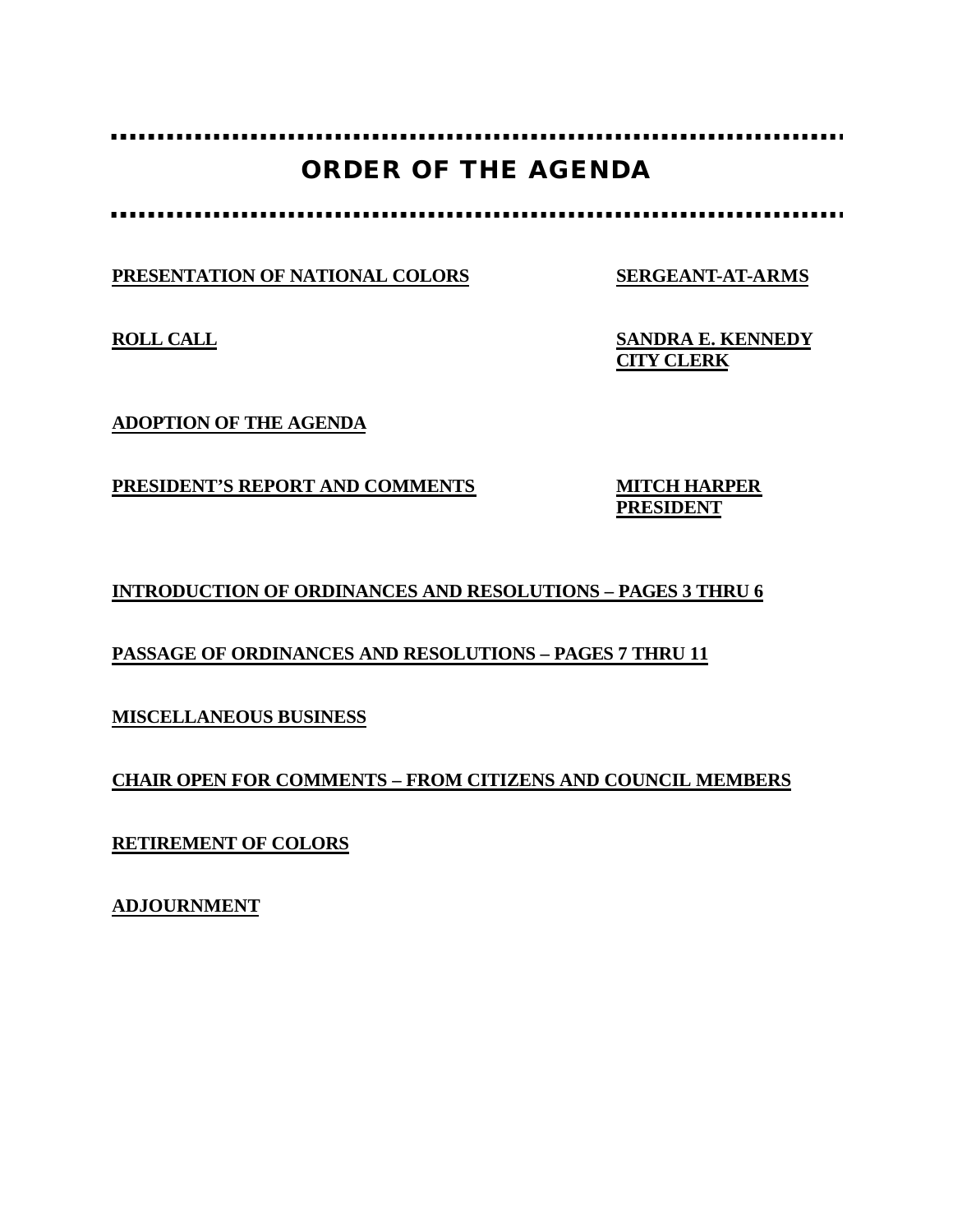# **ORDINANCES AND RESOLUTIONS UP FOR INTRODUCTION**

## **CITY UTILITIES COMMITTEE** *Glynn A. Hines – Chair Marty Bender – Co-Chair All Council Members*

#### **ACTION**

**S-11-06-20**

**AN ORDINANCE approving the purchase of five (5) 6" Water Pumps through GSA Contract #GS-07F-9491G by the City of Fort Wayne, Indiana, by and through its Department of Purchasing and Godwin Pumps for the Storm Water Maintenance Department and the Water Pollution Control Plant Total cost of \$185,700**

### **S-11-06-21**

**AN ORDINANCE approving Professional Engineering Services Combined Sewer Pump Station (CSPS) and Screening Building Improvements, Designer Services during construction – Res. #2283-2010, W.O. #75449 between Donohue and Associates and the City of Fort Wayne, Indiana, in connection with the Board of Public Works**

**Total cost of \$767,336**

**FINANCE COMMITTEE**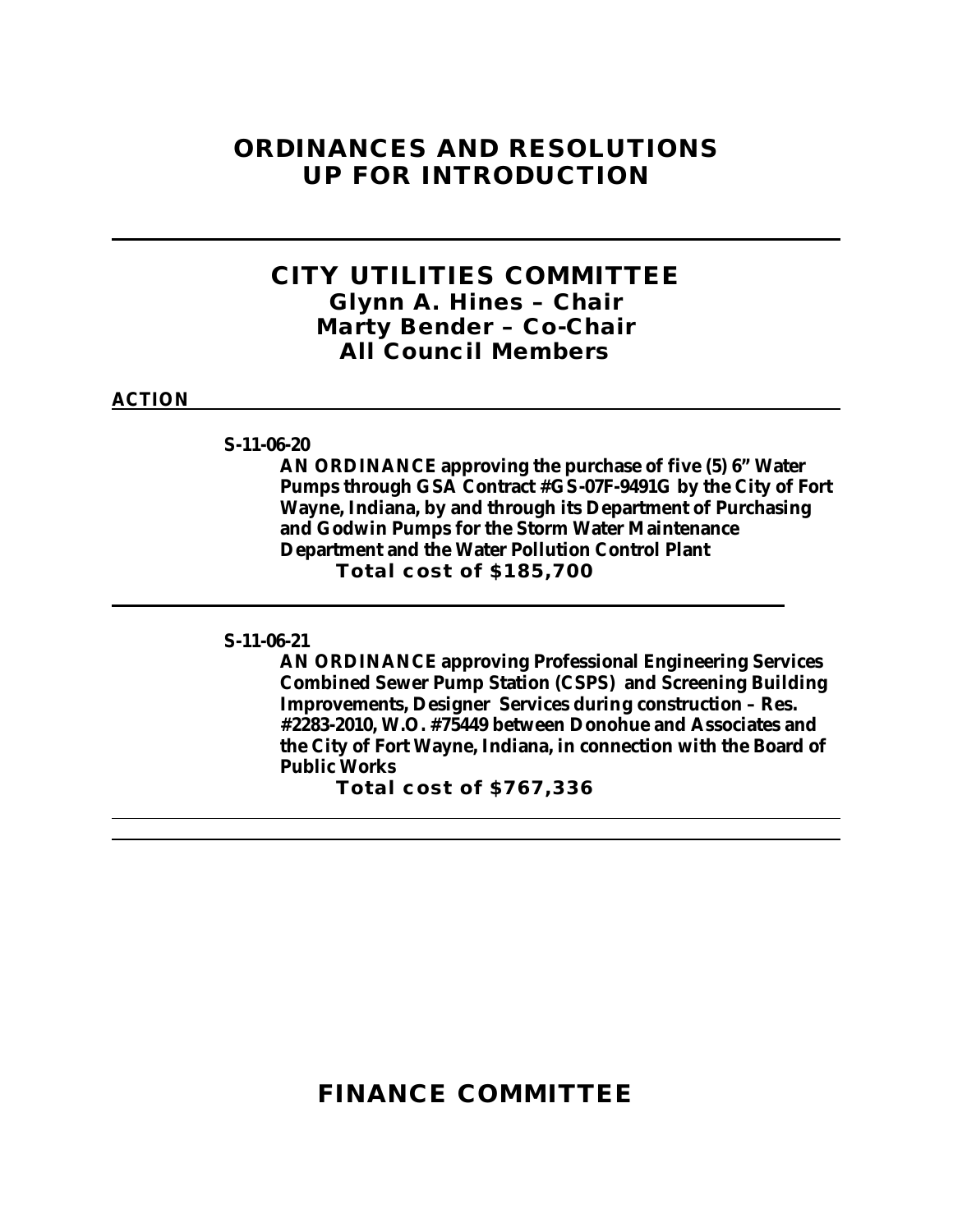**No Ordinances or Resolutions up for introduction**

## **REGULATIONS COMMITTEE**

*John Shoaff - Chair Thomas F. Didier – Co-Chair All Council Members*

### **G-11-06-16**

**AN ORDINANCE amending Chapter 153 of the City of Fort Wayne Municipal Code**

**The ordinance update project is part of the continued implementation of the Plan-It Allen Comprehensive Plan**

#### **G-11-06-17**

**AN ORDINANCE amending Chapter 157 of the City of Fort Wayne Municipal Code**

> **The current Zoning Code Chapter 157, Section 157.040 through 157. 226 is hereby repealed; the Code is being revised as necessary and replaced in a reorganized format**

### **G-11-06-18**

**AN ORDINANCE repealing Chapter 154 of the City of Fort Wayne Municipal Code** 

**The ordinance update project is part of the continued implementation of the Plan-It-Allen Comprehensive Plan**

# **REGULATIONS COMMITTEE CONTINUED**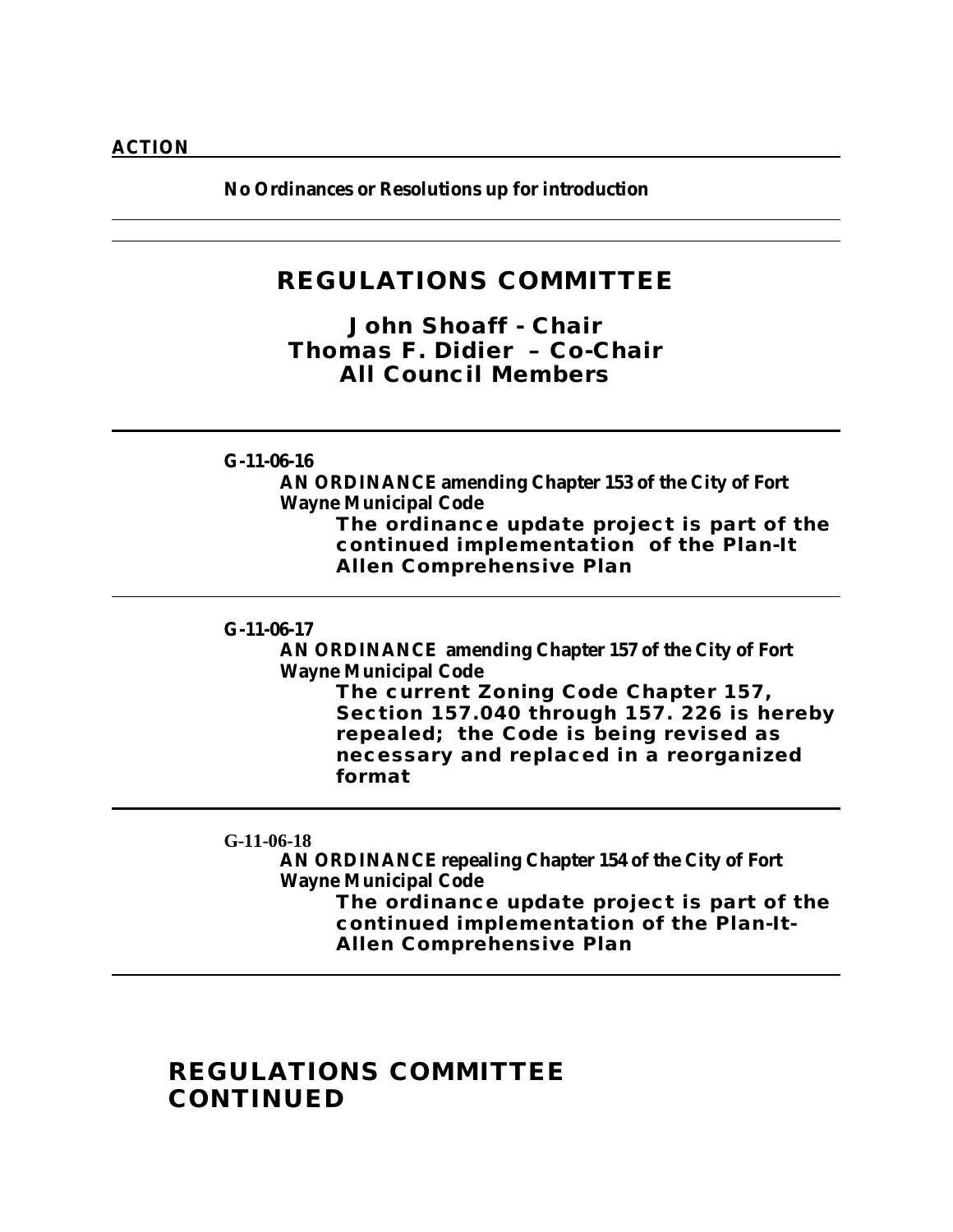#### **ACTION**

**G-11-06-24 AN ORDINANCE modifying Section 37.17 of the Fort Code of Ordinances** 

> **Section 37.17 of the Fort Wayne Code of Ordinances: "APPROVAL OR RATIFICATION REQUIRED" shall be amended, deleted in its entirety, and restated**

### **G-11-06-25**

**AN ORDINANCE amending Chapter 38, City Policies, of the City of Fort Wayne, Indiana Code of Ordinances This ordinance ensures that the agreements signed between the City of Fort Wayne and its City contractors are free of ethical concerns**

#### **R-11-06-22**

**A RESOLUTION of the Common Council of the City of Fort Wayne, Indiana, approving an Interlocal Cooperation Agreement for the operation of a Joint Oversight Permitting Board for a the County of Allen and the City of Fort Wayne, Indiana**

#### **Z-11-06-19**

**AN ORDINANCE amending the City of Fort Wayne Zoning Map No. N-31 (Sec. 36 of Wayne) Rezone approximately 20.5 acres of property to RP-Planned Residential – 8200 block of South Hanna Street – to develop a 49-lot single family subdivision**

# **PUBLIC WORKS COMMITTEE**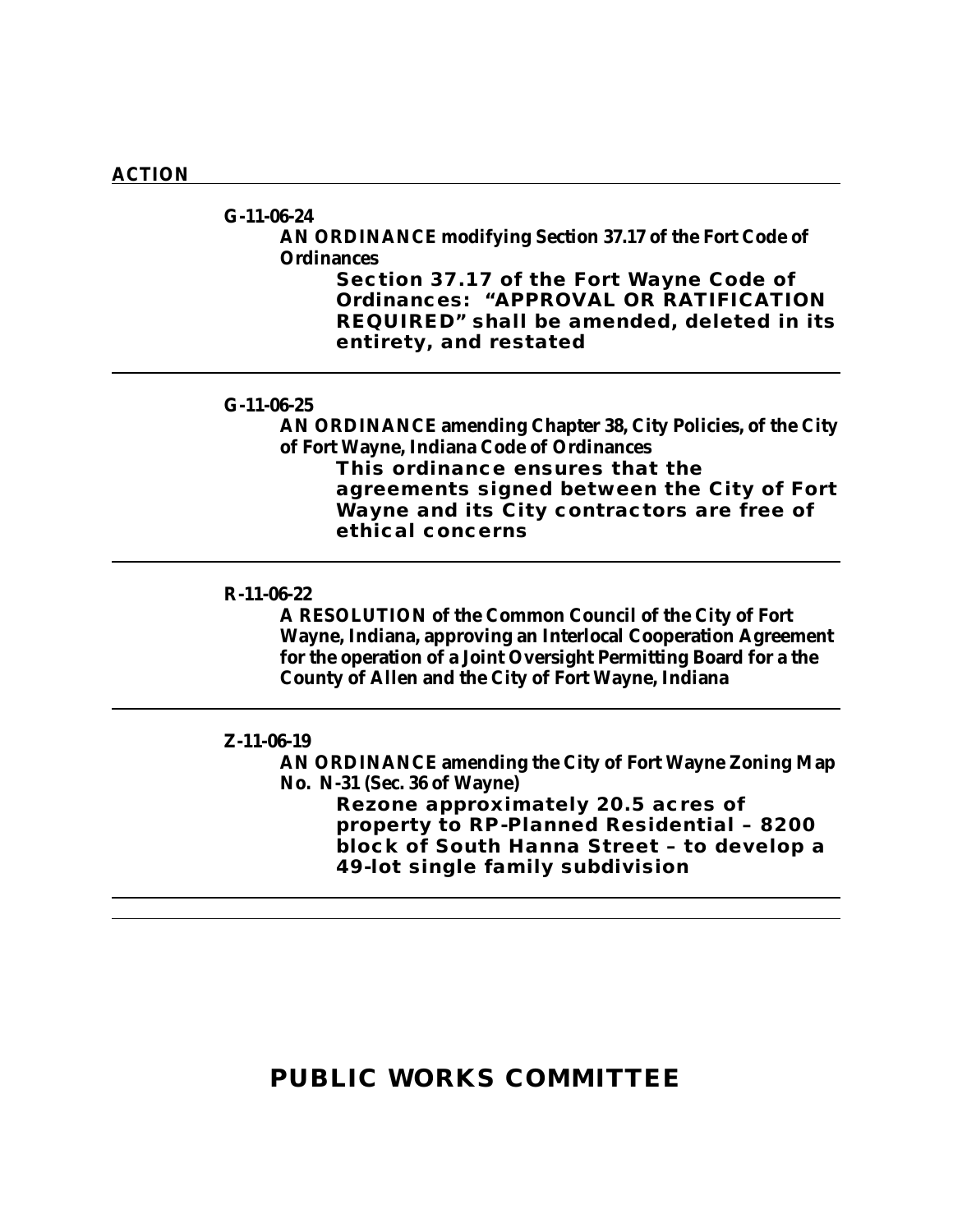### *Karen E. Goldner – Chair Tim Pape – Co-Chair All Council Members*

#### **ACTION**

**S-11-06-23**

**AN ORDINANCE approving construction contract: 200 E. Berry St. Parking Lot Reconstruction and Improvements – Res. #2400- 2011, W.O. #75624 between Wayne Asphalt Construction Co. Inc. and the City of Fort Wayne, Indiana, in connection with the Board of Public Works Total cost of \$309,921.60**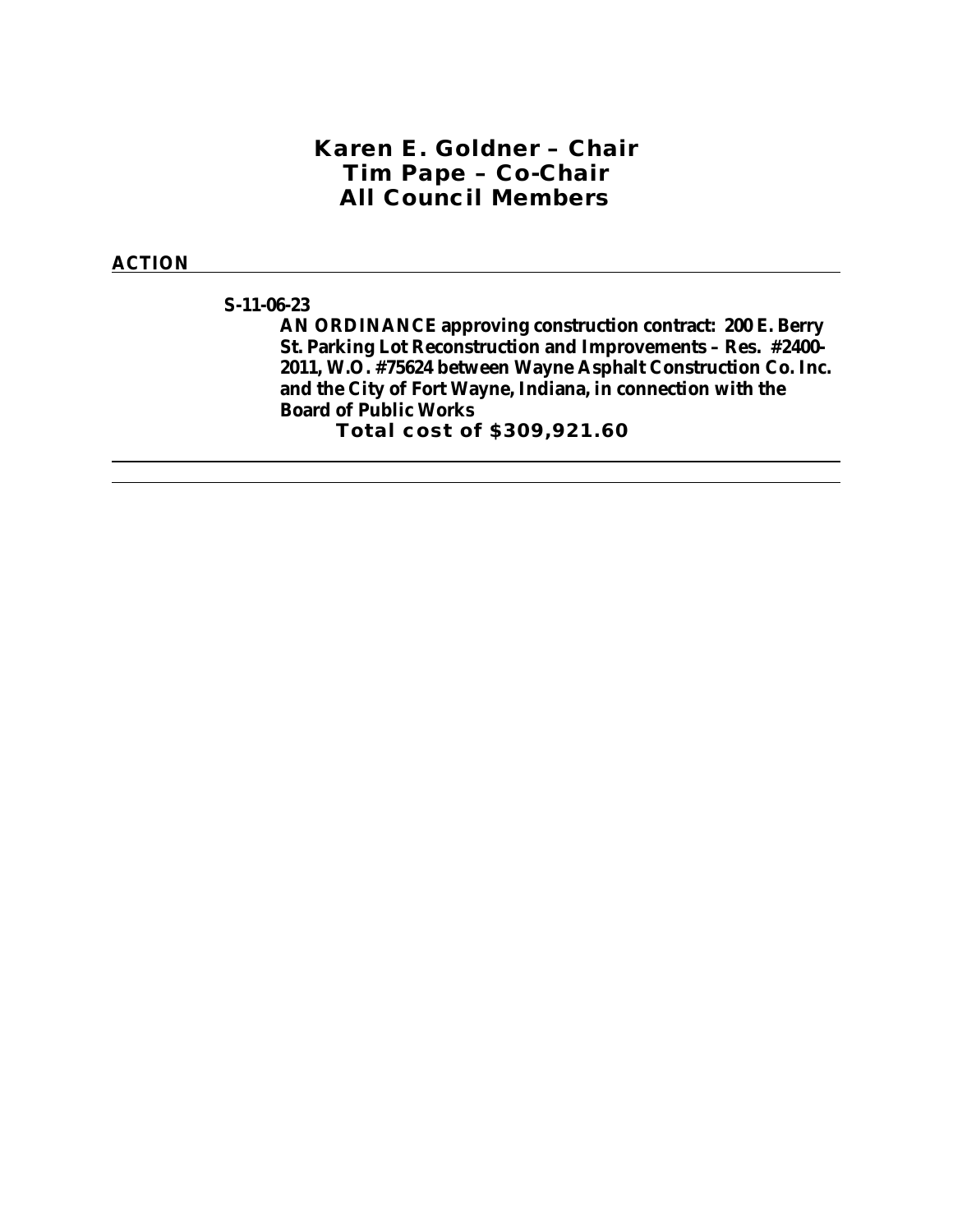# **ORDINANCES AND RESOLUTIONS UP FOR PASSAGE**

# **CITY UTILITIES COMMITTEE**

*Glynn A. Hines – Chair Marty Bender – Co-Chair All Council Members*

#### **ACTION**

**DO PASS S-11-06-02**

**AN ORDINANCE approving Zanesville Lift Station #3 Rehabilitation –Res. #2342-2010 W.O. #75403 between Robert E. Crosby and the City of Fort Wayne, Indiana, in connection with the Board of Public Works Total cost of \$110,775**

**DO PASS S-11-06-11**

**AN ORDINANCE approving Lasselle Street Sewer Separation Res. #2362-2010, W.O. #75547 between All Star Construction and the City of Fort Wayne, Indiana, in connection with the Board of Public Works**

**Total cost of \$632,114**

# **FINANCE COMMITTEE**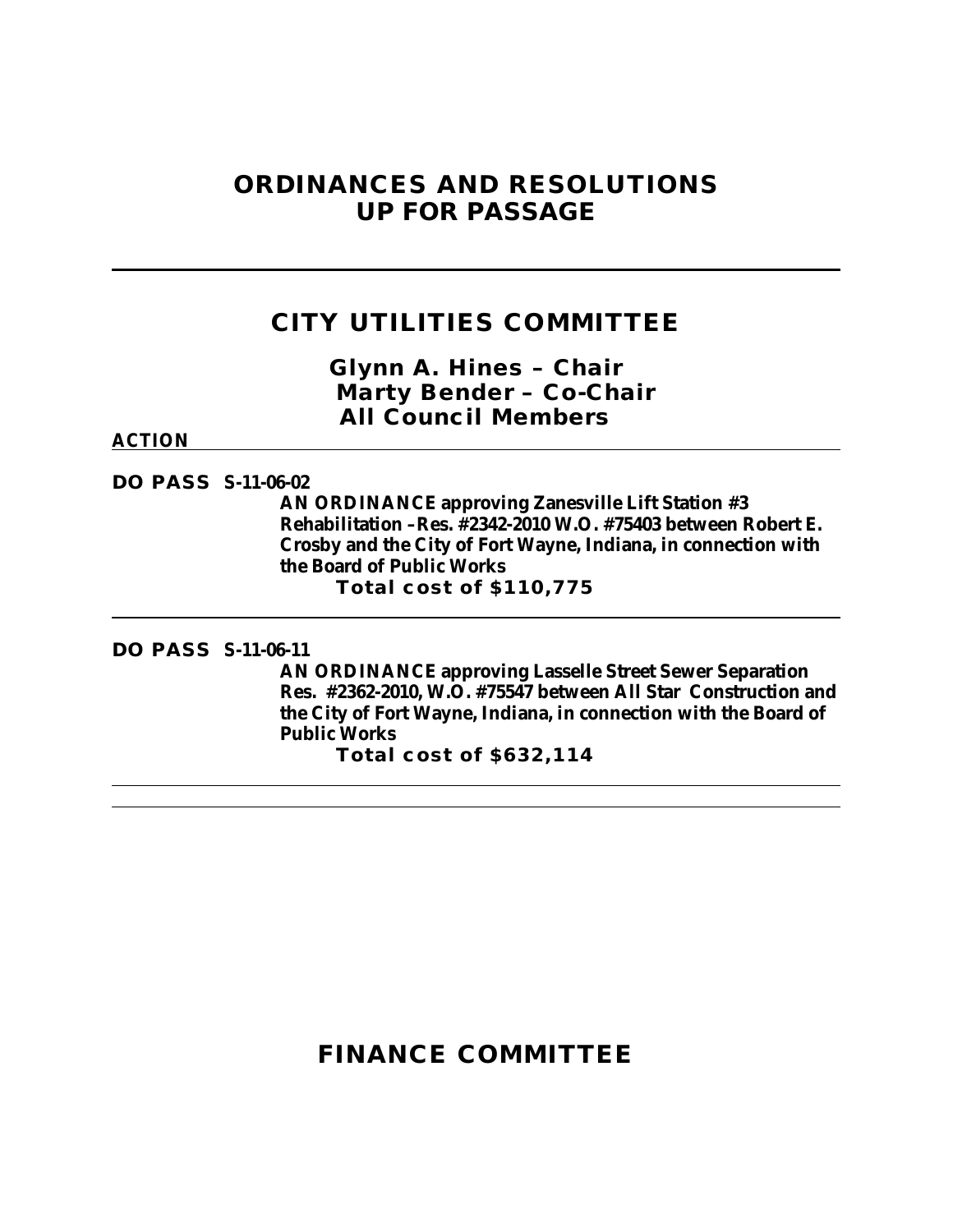## *Thomas E. Smith - Chair Elizabeth M. Brown – Co-Chair All Council Members*

### **ACTION**

#### **A-11-06-12**

**AN ORDINANCE appropriating monies into certain accounts for the 2011 Budgets of various funds and departments of the City of Fort Wayne, reducing the unappropriated and unobligated balance of the particular fund involved as required to meet obligations for the remainder of 2011**

**Total amount:**

|         | <b>Total General</b><br><b>Total Fire</b> | \$1,866,000 |
|---------|-------------------------------------------|-------------|
| 252,000 | <b>Total Cedit</b>                        | \$284,547   |
|         |                                           |             |

### **R-11-05-15**

**A CONFIRMING RESOLUTION designating an "Economic Revitalization Area" under I.C. 6-1.1-12.1 for property commonly known as 642 Growth Avenue, Fort Wayne, Indiana 46808 (Ward Corporation)**

**Total cost of \$2,650,000**

### **R-11-05-17**

**A CONFIRMING RESOLUTION designating an "Economic Revitalization Area" under I.C. 6-1.1-12.1 for property commonly known as 6230 Innovation Boulevard, Fort Wayne, Indiana 46818 (CK Products, LLC) Total cost of \$6,801,150**

#### **R-11-05-19**

**A CONFIRMING RESOLUTION designating an "Economic Revitalization Area" under I.C. 6-1.1-12.1 for property commonly known as 5021 Investment Drive, Fort Wayne, Indiana 46808 (AccuTemp Products, Inc.) Total cost of \$8,800**

## **FINANCE COMMITTEE CONTINUED**

**ACTION**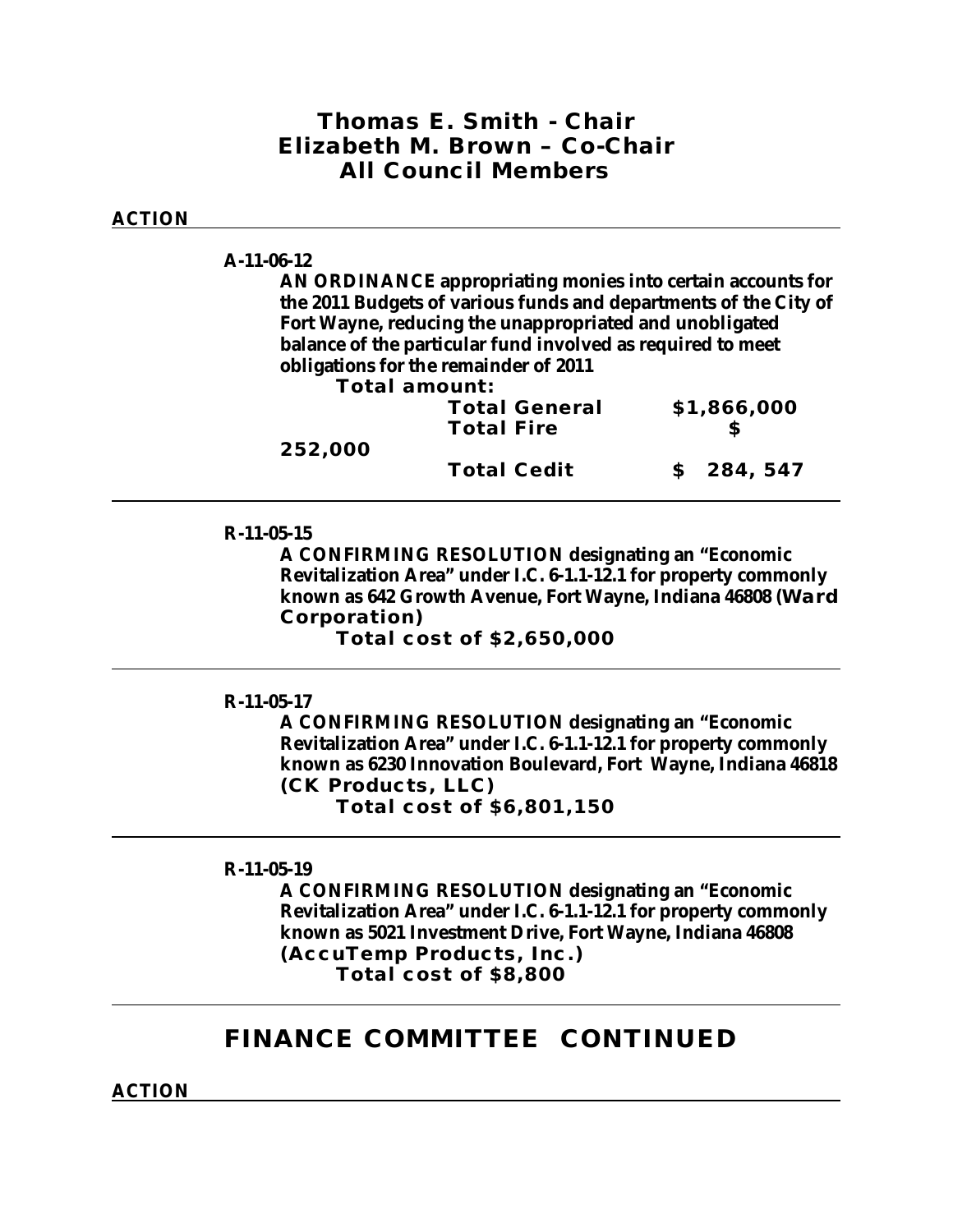#### **R-11-05-21**

**A CONFIRMING RESOLUTION designating an "Economic Revitalization Area" under I.C. 6-1.1-12.1 for property commonly known as 8415 North Clinton Park Drive, Fort Wayne, Indiana 46825 (AccuTemp Products, Inc.) Total cost of \$36,080**

### **R-11-06-04**

**A CONFIRMING RESOLUTION designating an "Economic Revitalization Area" under I.C. 6-1.1-12.1 for property commonly known as 9403 Avionics Drive, Fort Wayne, Indiana 46809 (Vita Nonwovens)**

**Total cost of \$1,225,000**

#### **R-11-06-06**

**A CONFIRMING RESOLUTION designating an "Economic Revitalization Area" under I.C. 6-1.1-12.1 for property commonly known as 5211 Industrial Road, Fort Wayne, Indiana 46825 (Pyromation, Inc.)**

**Total cost of \$3,325,000**

#### **R-11-06-08**

**A CONFIRMING RESOLUTION designating an "Economic Revitalization Area" under I.C. 6-1-1.12.1 for property commonly known as 3005 Commercial Road, Fort Wayne, Indiana 46809 (FXI, Inc.)**

**Total cost of \$7,000,000**

#### **R-11-06-10**

**A CONFIRMING RESOLUTION designating an "Economic Revitalization Area" under I.C. 6-1.1-12.1 for property commonly known as 3625 Independence Drive, Fort Wayne, Indiana 46825 (Peg Perego USA, Inc.) Total cost of \$4,000,000**

### **FINANCE COMMITTEE CONTINUED**

**ACTION**

**DO PASS G-11-06-01**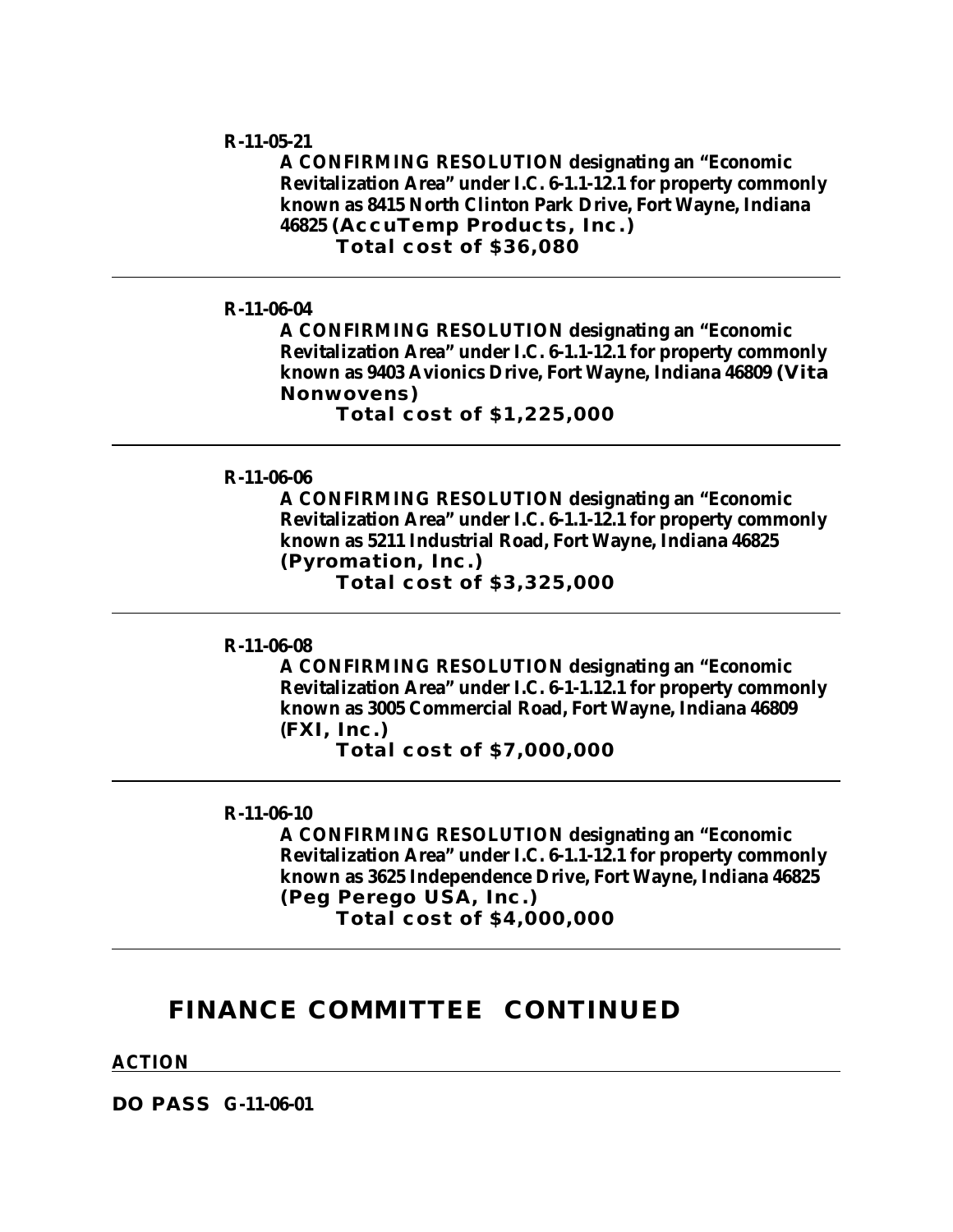**AN ORDINANCE to approve the purchase of Fort Wayne Fire Department's 800 MHZ Radios Total cost of \$252,000.97**

# **REGULATIONS COMMITTEE**

*John Shoaff – Chair Thomas F. Didier – Co-Chair All Council Members*

**Z-11-05-10**

**AN ORDINANCE amending the City of Fort Wayne Zoning Map No. N-02 (Sec. 12 of Wayne) Rezone to expand an existing industrial building at 435 East Brackenridge**

# **PUBLIC WORKS COMMITTEE**

*Karen E. Goldner - Chair Tim Pape – Co- Chair All Council Members*

**ACTION**

**DO PASS S-11-06-13**

**AN ORDINANCE approving Improvement Resolution No. 7313- 11 – Work Order No. 12233 Dupont Road E. Sidewalk and Trail Improvements between Hipskind Concrete and the City of Fort Wayne, Indiana in connection with the Board of Public Works Total cost of \$172,211.75**

# **PUBLIC WORKS COMMITTEE CONTINUED**

**ACTION**